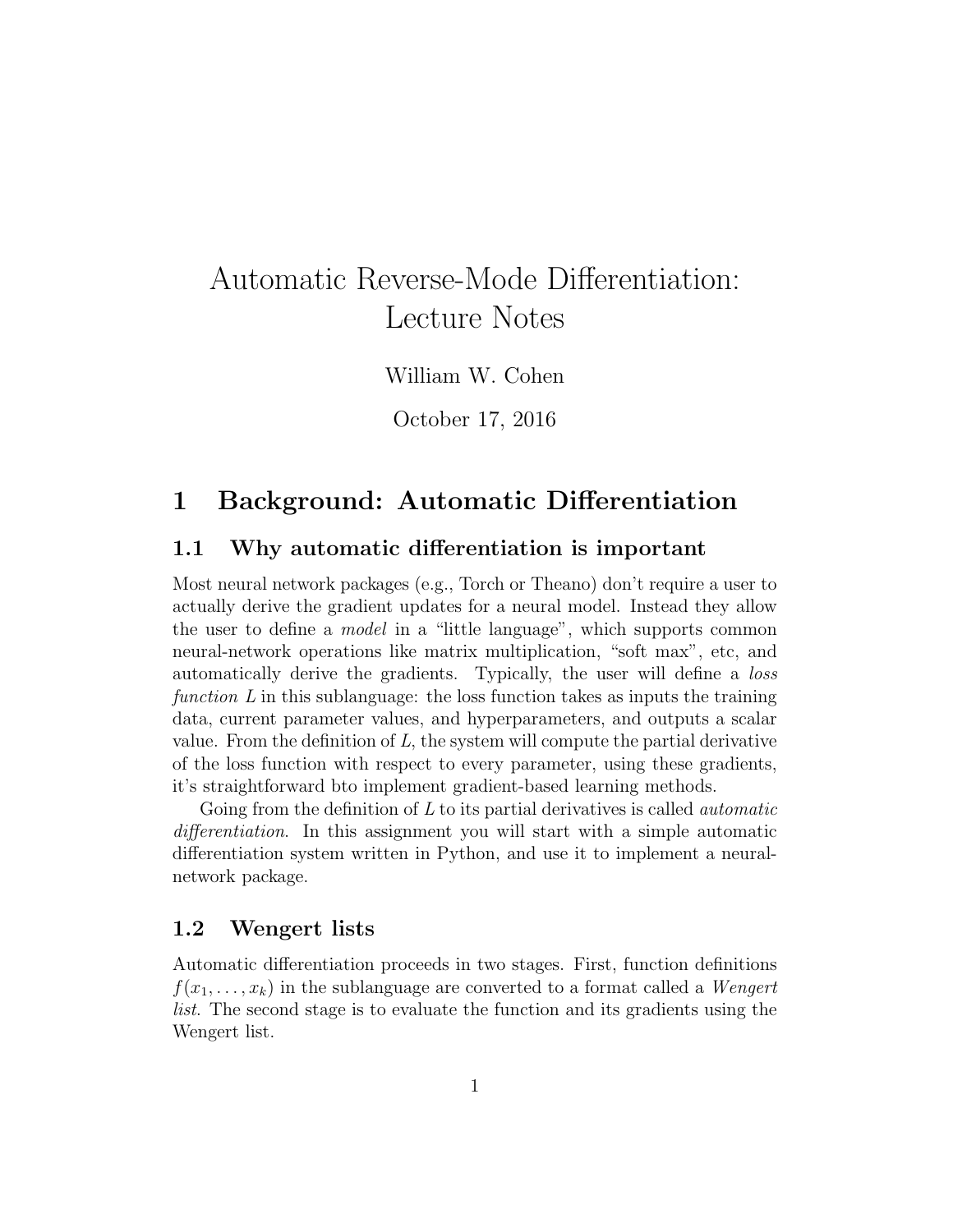A *Wengert list* defines a function  $f(x_1, \ldots, x_k)$  of some inputs  $x_1, \ldots, x_k$ . Syntactically, it is just a list of assignment statements, where the right-handside (RHS) of each statement is very simple: a call to a function  $g$  (where g is one of a set of primitive functions  $G = \{g_1, \ldots, g_\ell\}$  supported by the sublanguage), where the arguments to g either inputs  $x_1, \ldots, x_k$ , or the lefthand-side (LHS) of a previous assignment. (The functions in  $G$  will be called operators here.) The output of the function is the LHS of the last item in the list. For example, a Wengert list for

$$
f(x_1, x_2) \equiv (2x_1 + x_2)^2 \tag{1}
$$

with the functions  $G = \{ \text{add}, \text{multiply}, \text{square} \}$  might be

$$
z_1 = \text{add}(x_1, x_1)
$$
  
\n
$$
z_2 = \text{add}(z_1, x_2)
$$
  
\n
$$
f = \text{square}(z_2)
$$

A Wengert list for

$$
f(x) \equiv x^3
$$

might be

$$
z_1 = \text{multiply}(x, x)
$$
  

$$
f = \text{multiply}(z_1, x)
$$

The set of functions G defines the sublanguage. It's convenient if they have a small fixed number of arguments, and are differentiable with respect to all their arguments. But there's no reason that they have to be scalar functions! For instance, if G contains the appropriate matrix and vector operations, the loss for logistic regression (for example  $x$  with label  $y$  and weight matrix  $W$ ) could be written as

 $f(\mathbf{x}, \mathbf{y}, W) \equiv \texttt{crossEntropy}(\texttt{softmax}(\mathbf{x} \cdot W), \mathbf{y}) + \texttt{frobeniusNorm}(W)$ 

and be compiled to the Wengert list

$$
\begin{array}{rcl} \mathbf{z}_1 &=& \mathtt{dot}(\mathbf{x},W) \\ \mathbf{z}_2 &=& \mathtt{softmax}(\mathbf{z}_1) \\ z_3 &=& \mathtt{crossEntropy}(\mathbf{z}_2,\mathbf{y}) \\ z_4 &=& \mathtt{frobeniusNorm}(W) \\ f &=& \mathtt{add}(z_3,z_4) \end{array}
$$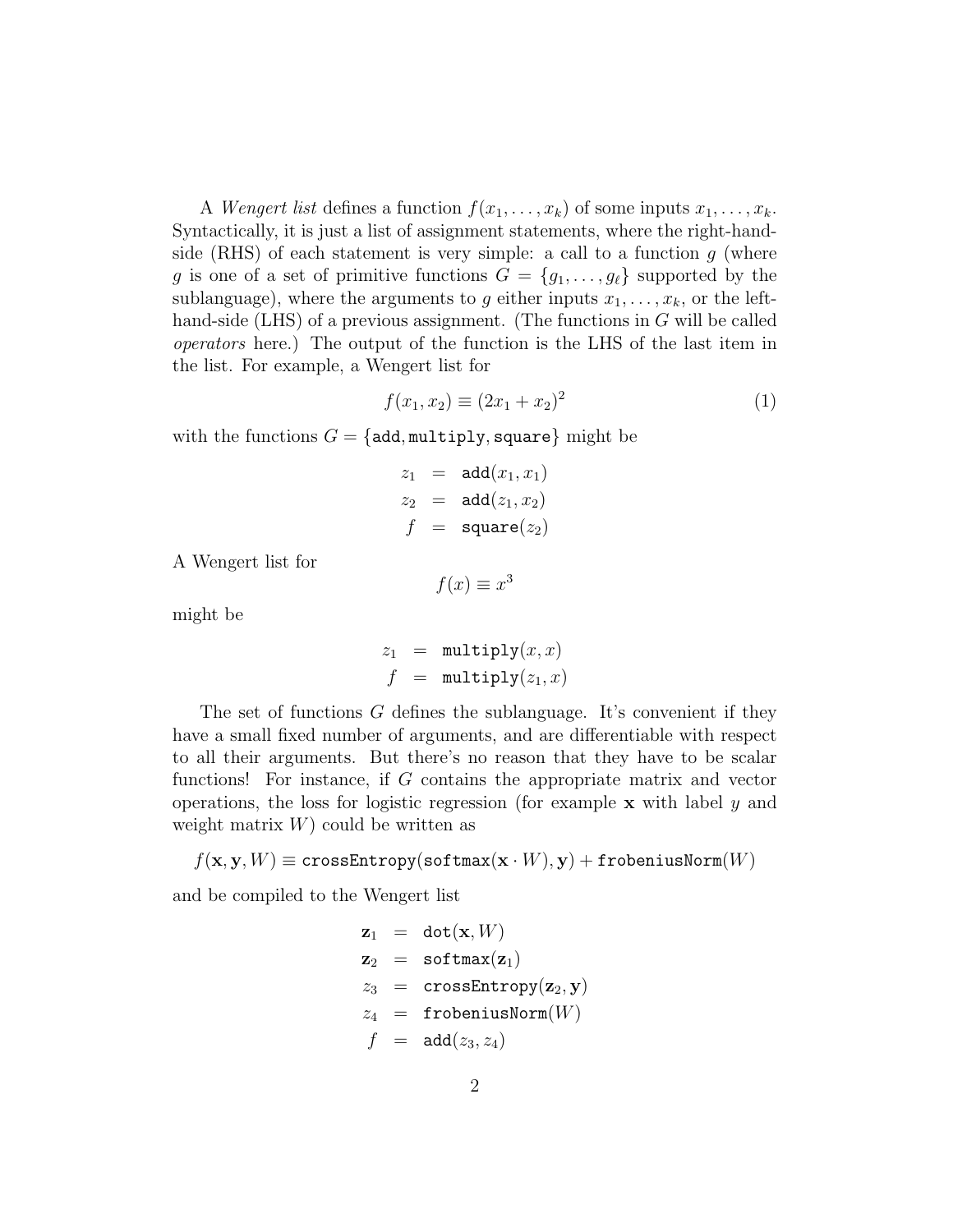This implements k-class logistic regression if  $x$  is a d-dimensional row vector, dot is matrix product, W is a  $d \times k$  weight matrix, and

$$
\text{softmax}(\langle a_1, \dots, a_d \rangle) \equiv \langle \frac{e^{a_1}}{\sum_{i=1}^d e_i^a}, \dots, \frac{e^{a_d}}{\sum_{i=1}^d e_i^a} \rangle
$$
  
\n
$$
\text{crossEntropy}(\langle a_1, \dots, a_d \rangle, \langle b_1, \dots, b_d \rangle) \equiv -\sum_{i=1}^d a_i \log b_i
$$
  
\n
$$
\text{fromiusNorm}(A) \equiv \sqrt{\sum_{i=1}^d \sum_{j=1}^k a_{i,j}^2}
$$

### 1.3 Backpropagation through Wengert list

We'll first discuss how to use a Wengert list, and then below, discuss how to construct one.

Given a Wengert list for  $f$ , it's obvious how to evaluate  $f$ : just step through the assignment statements in order, computing each value as needed. To be perfectly clear about this, the procedure is as follows. We will encode each assignment in Python as a nested tuple

$$
(z,g,(y_1,\ldots,y_k))
$$

where  $z$  is a string that names the LHS variable,  $g$  is a string that names the operator, and the  $y_i$ 's are strings that name the arguments to  $g$ . So the list for the function of Equation 1 would be encoded in python as

```
[ ("z1", "add", ("x1", "x1")),
  ("z2", "add", ("z1","x2")),
  ("f", "square", ("z2")) ]
```
We also store functions for each operator in a Python dictionary G:

 $G = \{$  "add" : lambda a,b: a+b, "square": lambda a:a\*a }

Before we evaluate the function, we will store the parameters in a dictionary val: e.g., to evalute f and  $x_1 = 3$ ,  $x_2 = 7$  we will initialize val to

 $val = \{ "x1" : 3, "x2" : 7 \}$ 

The pseudo-code to evaluate  $f$  is: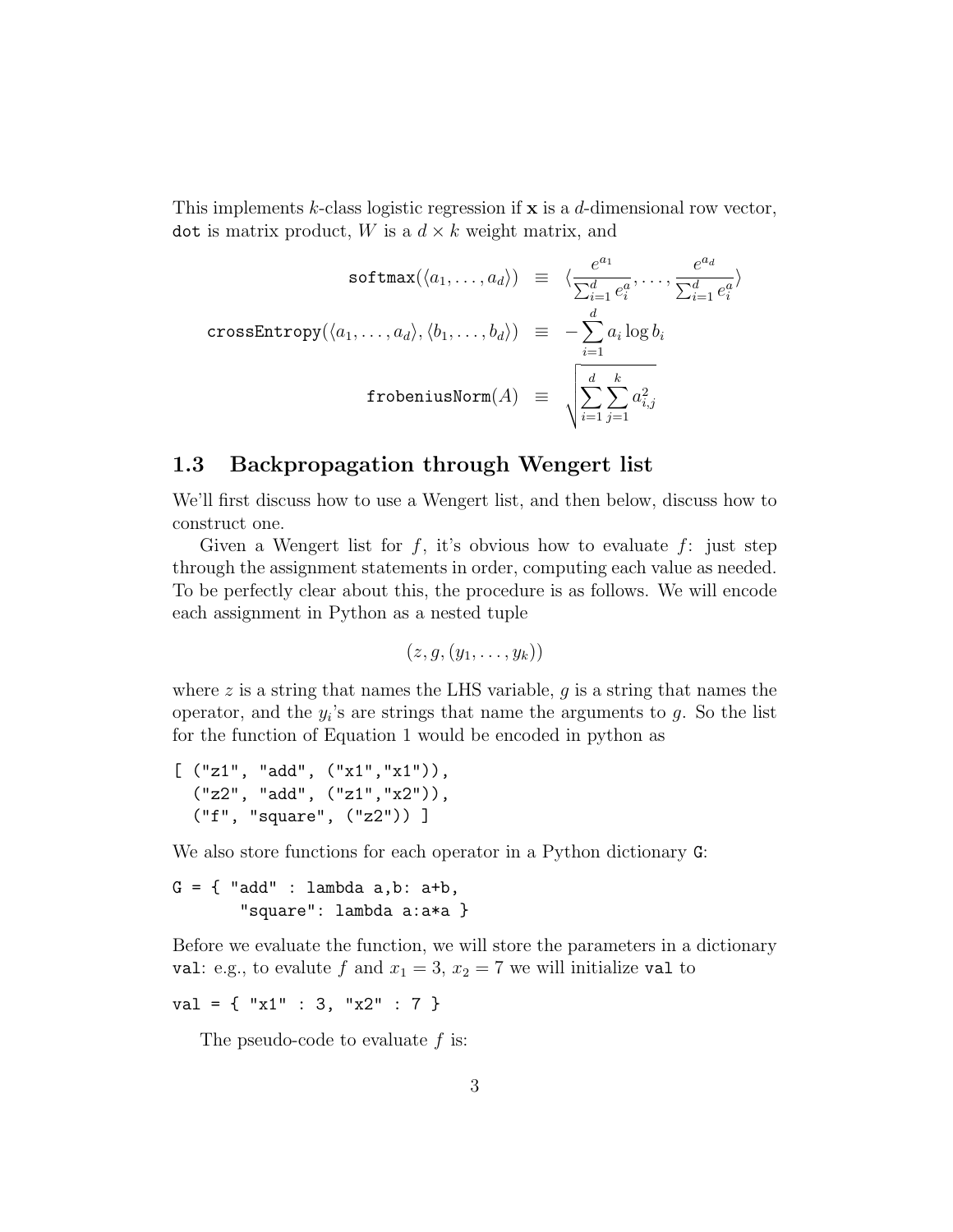def eval $(f)$ 

initialize val to the inputs at which  $f$  should be evaluated for  $(z, g, (y_1, \ldots, y_k))$  in the list:  $op = G[g]$ val[z] =  $op(val[y_1], \ldots, val[y_k])$ return the last entry stored in val.

Some Python hints: (1) to convert  $(y_1, \ldots, y_k)$  to  $(\text{val}[y_1], \ldots, \text{val}[y_k])$ you might use Python's map function. (2) If args is a length-2 Python list and  $g$  is a function that takes two arguments (like  $G[$ 'add''] above) then g(\*args) will call g with the elements of that list as the two arguments to g.

To differentiate, we will use a generalization of backpropagation (backprop). We'll assume that eval has already been run and val has been populated, and we will compute, in *reverse* order, a value  $\texttt{delta}(z_i)$  for each variable  $z_i$  that appears in the list. We initialize delta by setting delta $(f) = 1$ , (where  $f$  is the string that names the function output).

Informally you can think of  $delta(z_i)$  as the "sensitivity" of f to the variable  $z_i$ , at the point we're evaluating  $f$  (i.e., the point a that corresponds to the initial dictionary entries we stored in val. Here  $z_i$  can be intermediate variable or an input. If it's an input  $x$  that we're treating as a parameter, delta is the gradient of the cost function, evaluated at a: i.e.,  $\text{delta}(x) =$  $\frac{df}{dx}(a)$ .

To compute these sensitivities we need to "backpropagate" through the list: when we encounter the assignment  $(z, g, (y_1, \ldots, y_k))$  we will use  $\texttt{delta}(z)$ and the derivatives of  $g$  with respect to its inputs to compute the sensitivities of the  $y$ 's. We will store derivatives for each operator in a Python dictionary DG.

Note that if g has k inputs, then we need k partial derivatives, one for each input, so the entries in DG are lists of functions. For the functions used in this example, we'll need these entries in DG.

## $DG = {$  "add" : [  $(lambda a,b: 1)$ ,  $(lambda a,b: 1)$ ], "square": [ lambda a:2\*a ] }

To figure out these functions we used some high school calculus rules:  $\frac{d}{dx}(x+)$  $y) = 1, \frac{d}{dy}(x+y) = 1$  and  $\frac{d}{dx}(x^2) = 2x$ .

Finally, the pseudo-code to compute the deltas is below. Note that we don't just store values in delta: we accumulate them additively.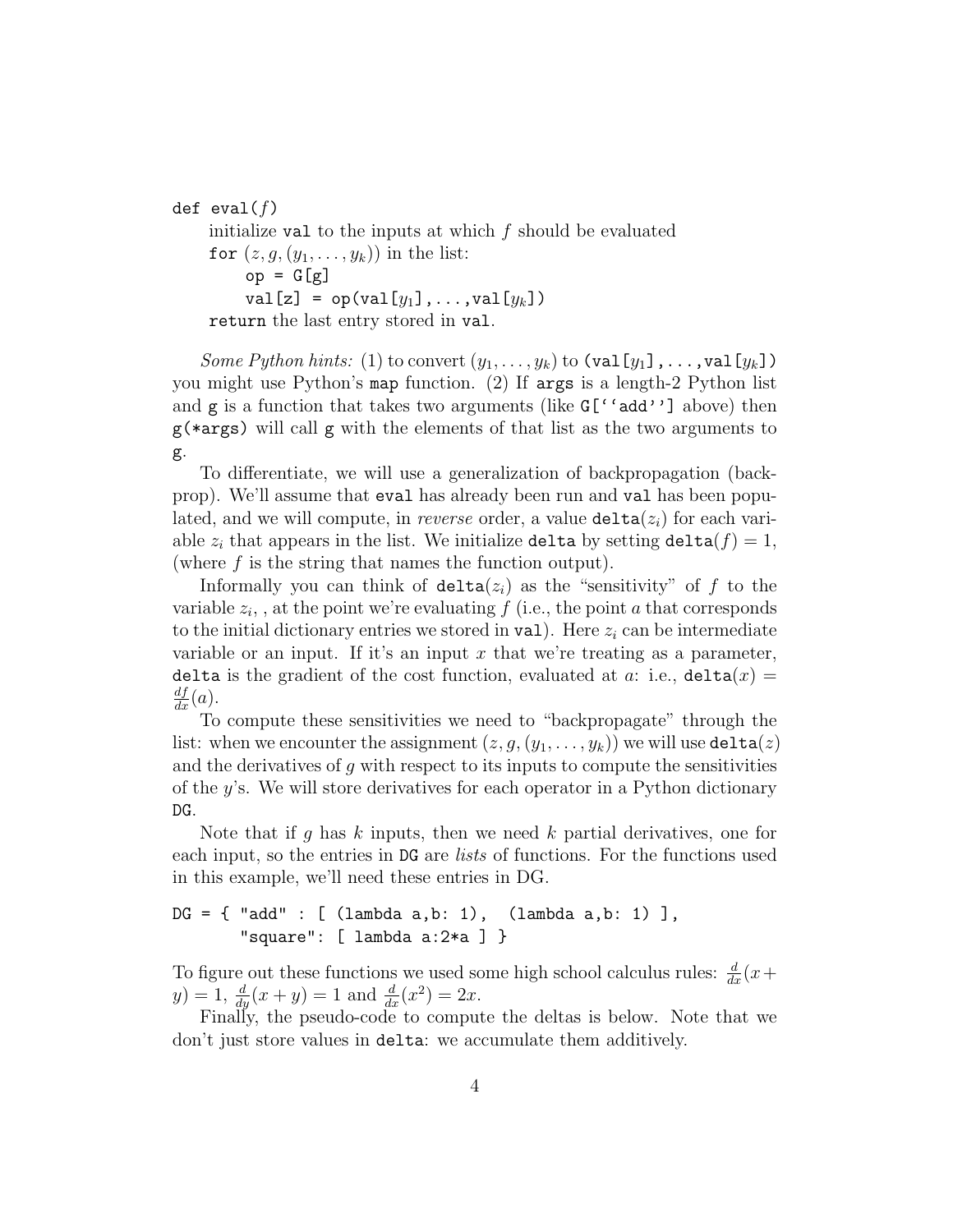```
def backprop(f, val)initialize delta: delta[f] = 1for (z, g, (y_1, \ldots, y_k)) in the list, in reverse order:
            for i = 1, \ldots, k:
                  op_i = DG[g][i]if delta[y_i] is not defined set delta[y_i] = 0
                  \texttt{delta}[y_i] = \texttt{delta}[y_i] + \texttt{delta}[\texttt{z}] \; * \; \texttt{op}_i(\texttt{val}[y_1] \, , \ldots, \texttt{val}[y_k])
```
#### 1.4 Examples

Let's look at Equation 1. In freshman calculus you'd just probably just do this:

$$
f(x_1, x_2) = (2x_1 + x_2)^2 = 4x_1^2 + 4x_1x_2 + x_2^2
$$
  
\n
$$
\frac{df}{dx_1} = 8x_1 + 4x_2
$$
  
\n
$$
\frac{df}{dx_2} = 4x_1 + 2x_2
$$

Here we'll use the Wengert list, in reverse, and the chain rule. This list is

$$
z_1 = \text{add}(x_1, x_1)
$$
  
\n
$$
z_2 = \text{add}(z_1, x_2)
$$
  
\n
$$
f = \text{square}(z_2)
$$

Table 1 contains a detailed derivation of  $\frac{df}{dx_1}$ , where in each step we either plug in a definition of a variable in the list, or use the derivative of one of the operators (square or add). Table 2 contains an analogous derivation of  $df$  $\frac{df}{dx_1}$ . Notice that these derivations are nearly identical. In fact, they are very analogous to the computations carried out by the backprop algorithm: can you see how?

Finally Table 3 shows a slightly less detailed derivation of the second sample function,  $f = x^3$ . It is instructive to step through the backprop algorithm for these functions as well: for example the list  $z_1 = x \cdot x$ ;  $f = z_1 \cdot x$ leads to the delta updates.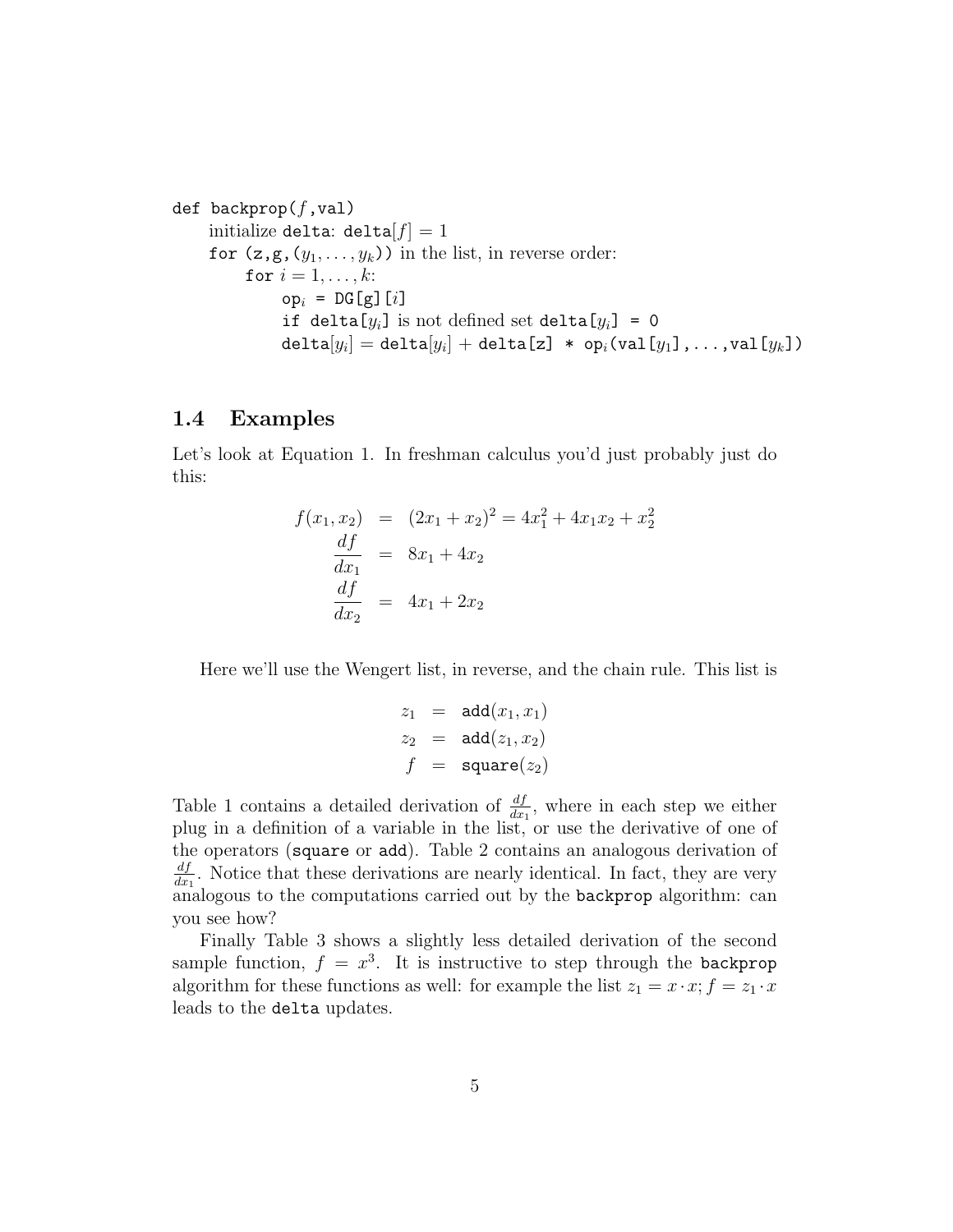| Derivation Step                                                                                                                                    | Reason                                                      |
|----------------------------------------------------------------------------------------------------------------------------------------------------|-------------------------------------------------------------|
| $\frac{df}{dx_1} = \frac{dz_2^2}{dz_2} \cdot \frac{dz_2}{dx_1}$                                                                                    | $f = z_2^2$                                                 |
| $\frac{df}{dx_1} = 2z_2 \cdot \frac{dz_2}{dx_1}$                                                                                                   | $\frac{d(a^2)}{da} = 2a$                                    |
| $\frac{df}{dx_1} = 2z_2 \cdot \frac{d(z_1+x_2)}{dx_1}$                                                                                             | $z_2 = z_1 + x_2$                                           |
| $\frac{df}{dx_1} = 2z_2 \cdot \left(1 \cdot \frac{dz_1}{dx_1} + 1 \cdot \frac{dx_2}{dx_1}\right)$                                                  | $\frac{d(a+b)}{da} = \frac{d(a+b)}{db} = 1$                 |
| $\frac{df}{dx_1} = 2z_2 \cdot \left(1 \cdot \frac{d(x_1+x_1)}{dx_1} + 1 \cdot \frac{dx_2}{dx_1}\right)$                                            | $z_1 = x_1 + x_1$                                           |
| $\frac{df}{dx_1} = 2z_2 \cdot \left(1 \cdot \left(1 \cdot \frac{dx_1}{dx_1} + 1 \cdot \frac{dx_1}{dx_1}\right) + 1 \cdot \frac{dx_2}{dx_1}\right)$ | $\frac{d(a+b)}{da} = \frac{d(a+b)}{db} = 1$                 |
| $\frac{df}{dx} = 2z_2 \cdot (1 \cdot (1 \cdot 1 + 1 \cdot 1) + 1 \cdot 0)$                                                                         | $\frac{da}{da} = 1$ and $\frac{da}{db} = 0$ for inputs a, b |
| $\frac{df}{dx_1} = 2z_2 \cdot 2 = 8x_1 + 4x_2$                                                                                                     | simplify                                                    |

Table 1: A detailed derivation of  $\frac{df}{dx_1}$  for  $f = z_2^2$ ;  $z_2 = z_1 + x_2$ ;  $z_1 = x_1 + x_1$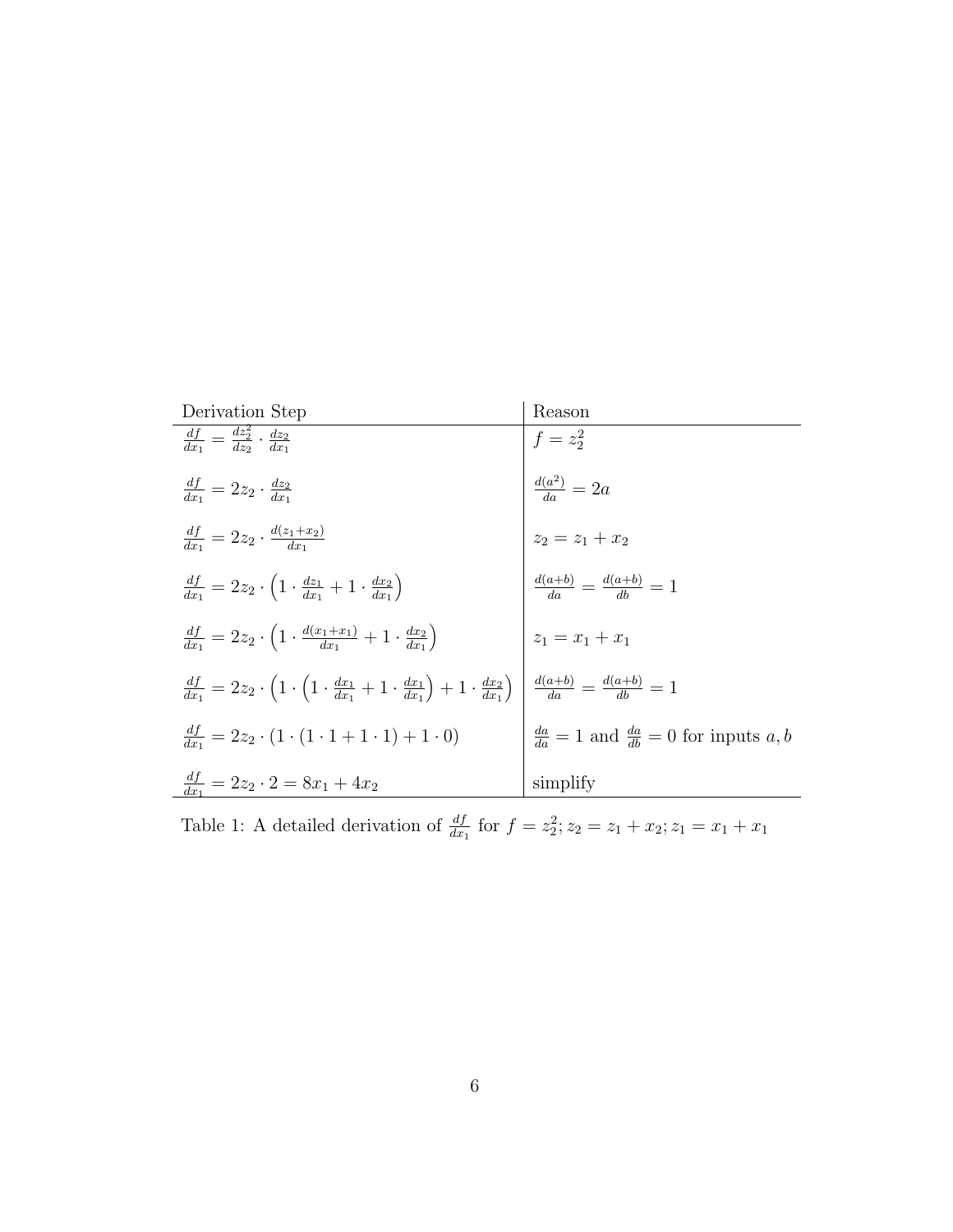| Derivation Step                                                                                                                                                                                             | Reason                                                                                                      |
|-------------------------------------------------------------------------------------------------------------------------------------------------------------------------------------------------------------|-------------------------------------------------------------------------------------------------------------|
| $\frac{df}{dx_2} = \frac{dz_2^2}{dz_2} \cdot \frac{dz_2}{dx_2}$                                                                                                                                             |                                                                                                             |
| $\frac{df}{dx_2} = 2z_2 \cdot \frac{dz_2}{dx_2}$                                                                                                                                                            | $f = z_2^2$<br>$\frac{d(a^2)}{da} = 2a$<br>$z_2 = z_1 + x_2$<br>$\frac{d(a+b)}{da} = \frac{d(a+b)}{db} = 1$ |
| $\frac{df}{dx_2} = 2z_2 \cdot \frac{d(z_1+x_2)}{dx_2}$                                                                                                                                                      |                                                                                                             |
| $\frac{df}{dx_2} = 2z_2 \cdot \left(1 \cdot \frac{dz_1}{dx_2} + 1 \cdot \frac{dx_2}{dx_2}\right)$                                                                                                           |                                                                                                             |
| $\frac{df}{dx_2} = 2z_2 \cdot \left(1 \cdot \frac{d(x_1+x_1)}{dx_2} + 1 \cdot \frac{dx_2}{dx_2}\right)$                                                                                                     | $ z_1 = x_1 + x_1$                                                                                          |
| $\frac{df}{dx_2} = 2z_2 \cdot \left(1 \cdot \left(1 \cdot \frac{dx_2}{dx_2} + 1 \cdot \frac{dx_1}{dx_2}\right) + 1 \cdot \frac{dx_2}{dx_2}\right) \left  \frac{d(a+b)}{da} = \frac{d(a+b)}{db} = 1 \right $ |                                                                                                             |
| $\frac{df}{dx_1} = 2z_2 \cdot (1 \cdot (1 \cdot 1 + 1 \cdot 0) + 1 \cdot 1)$                                                                                                                                | $\frac{da}{da} = 1$ and $\frac{da}{db} = 0$ for inputs a, b                                                 |
| $\frac{df}{dx_1} = 2z_2 \cdot 2 = 4x_1 + 2x_2$                                                                                                                                                              | simplify                                                                                                    |

Table 2: A detailed derivation of  $\frac{df}{dx_2}$  for  $f = z_2^2$ ;  $z_2 = z_1 + x_2$ ;  $z_1 = x_1 + x_1$ 

| Derivation Step                                                                  | Reason                                                                                                                                                                    |
|----------------------------------------------------------------------------------|---------------------------------------------------------------------------------------------------------------------------------------------------------------------------|
| $\frac{df}{dx} = \frac{dz_1}{dx}x + z_1\frac{dx}{dx}$                            | $f = z_1 x$ and $\frac{d(ab)}{dx} = \frac{da}{dx}b + a\frac{db}{dx}$                                                                                                      |
|                                                                                  | $\frac{df}{dx_1} = \left(\frac{dx}{dx}x + x\frac{dx}{dx}\right) \cdot x + z_1\frac{dx}{dx} \mid z_1 = x \cdot x$ and $\frac{d(ab)}{dx} = \frac{da}{dx}b + a\frac{db}{dx}$ |
| $\frac{df}{dx_1} = (x+x) \cdot x + x^2 = 3x^2 \mid z_1 = x \cdot x$ and simplify |                                                                                                                                                                           |

Table 3: A derivation of  $\frac{df}{dx}$  for  $f = z_1 x; z_1 = x x$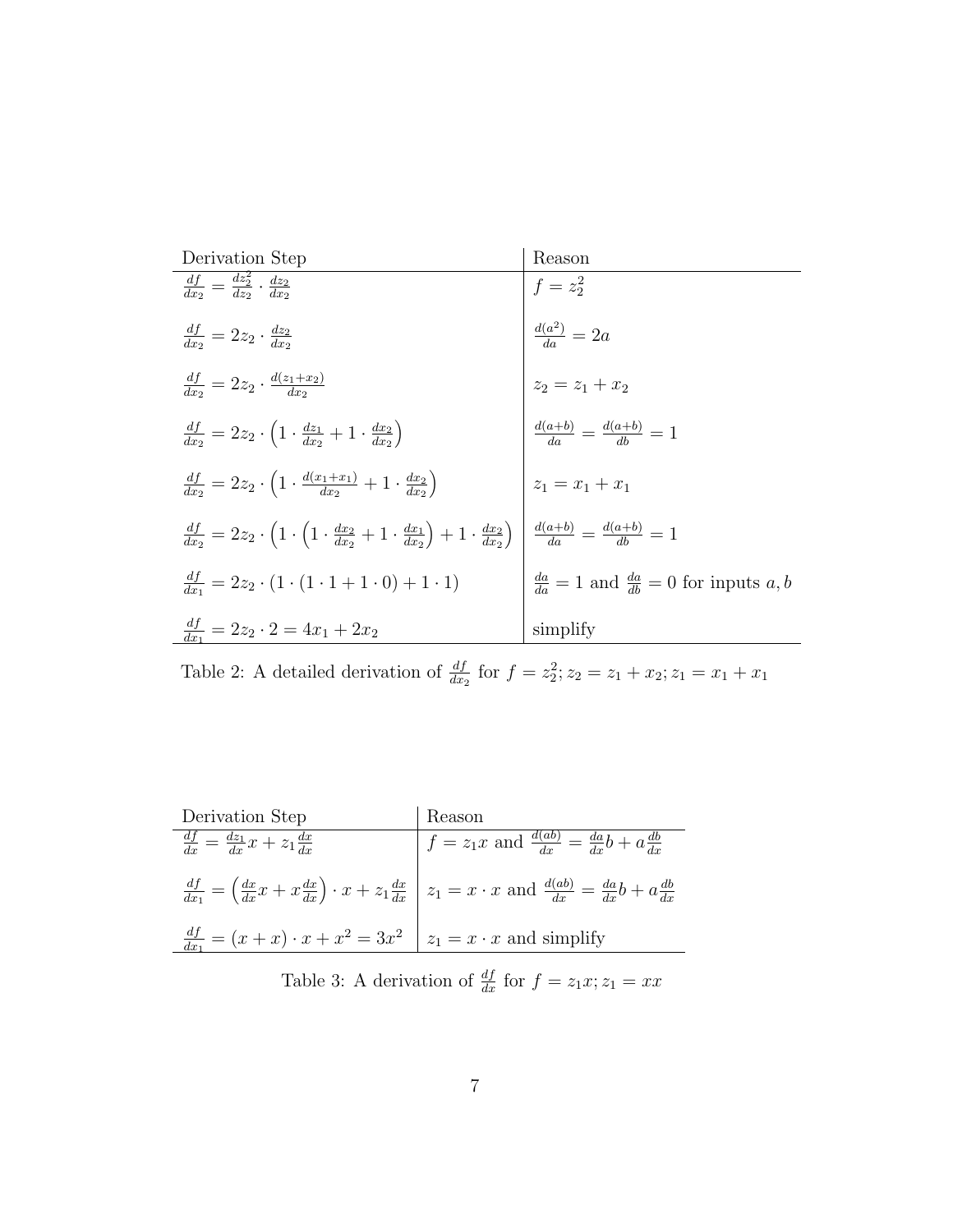```
\text{delta}[f] = 1
delta[z_1] + = delta[f] \cdot x = x arg 1 of f = \text{mul}(\dots)delta[x] + = delta[f] \cdot z_1 = x^2 arg 2 of f = \text{mul}(\dots)delta[x] + = delta[z_1] \cdot x = x^2 arg 1 of z_1 = \text{mul}(\dots)delta[x] + = delta[z_1] \cdot x = x^2 arg 1 of z_1 = \text{mul}(\dots)
```
#### 1.5 Discussion

What's going on here? Let's simplify for a minute and assume that the list is of the form

$$
z_1 = f_1(z_0)
$$
  
\n
$$
z_2 = f_2(z_1)
$$
  
\n...  
\n
$$
z_m = f_m(z_{m-1})
$$

so  $f = z_m = f_m(f_{m-1}(\ldots f_1(z_0)\ldots))$ . We'll assume we can compute the  $f_i$ functions and their derivations  $f_i'$ . We know that one way to find  $\frac{dz_m}{dz_0}$  would be to repeatedly use the chain rule:

$$
\frac{dz_m}{dz_0} = \frac{dz_m}{dz_{m-1}} \frac{dz_{m-1}}{dz_0}
$$
\n
$$
= \frac{dz_m}{dz_{m-1}} \frac{dz_{m-1}}{dz_{m-2}} \frac{dz_{m-2}}{dz_0}
$$
\n
$$
\dots
$$
\n
$$
= \frac{dz_m}{dz_{m-1}} \frac{dz_{m-1}}{dz_{m-2}} \dots \frac{dz_1}{dz_0}
$$

Let's take some time to unpack what this means. When we do derivations by hand, we are working symbolically: we are constructing a symbolic representation of the derivative function. This is an interesting problem—it's called symbolic differentiation—but it's not the same task as automatic differentiation. In automatic differentiation, we want instead an algorithm for evaluating the derivative function.

To simplify notation, let  $h_{i,j}$  be the function  $\frac{dz_i}{dz_j}$ . (I'm doing this so that I can use  $h_{i,j}(a)$  to denote the result of evaluating the function  $\frac{dz_i}{dz_j}$  at a:  $\frac{dz_i}{dz_j}(a)$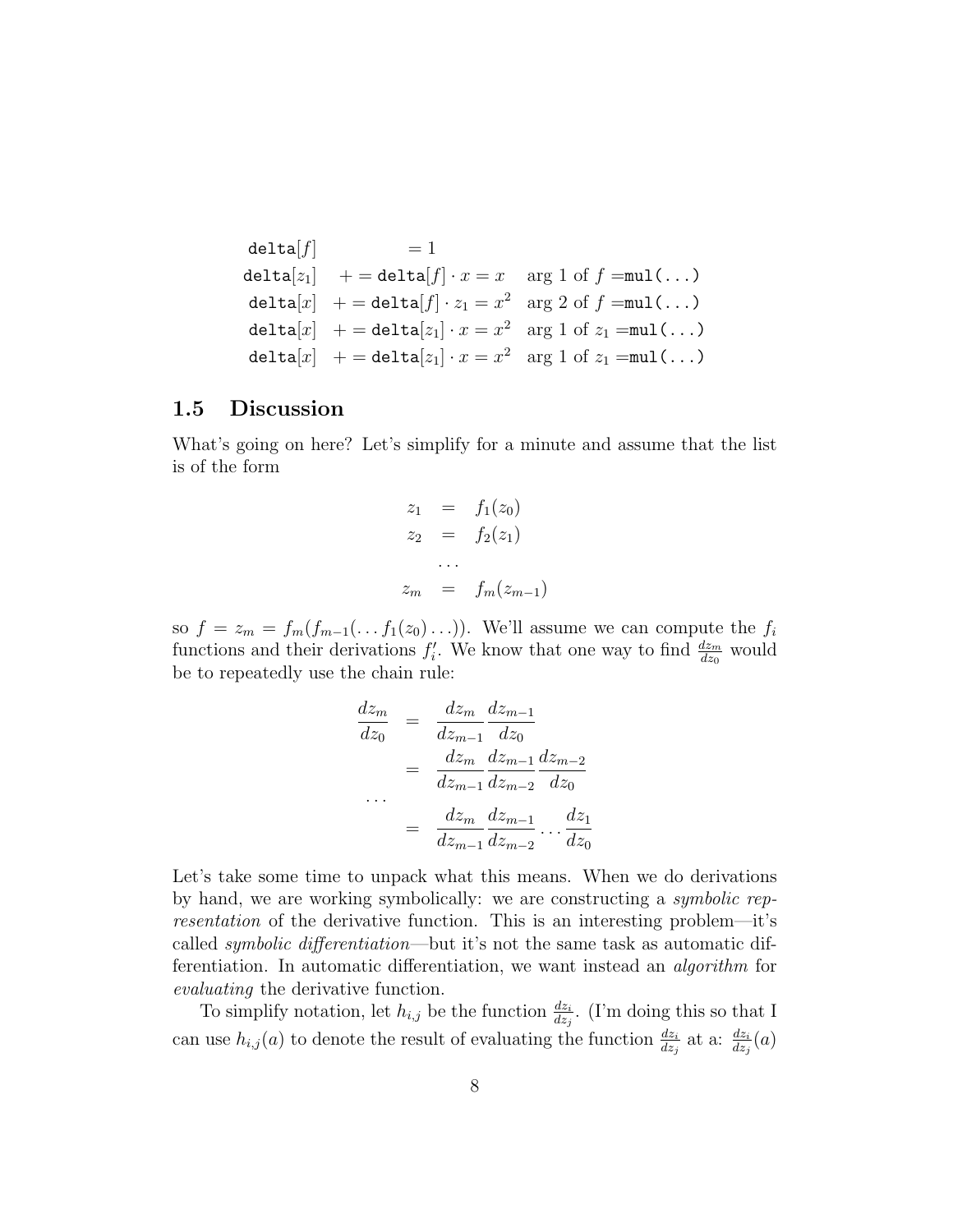is hard to read.) Notice that there are  $m^2$  of these  $h_{i,j}$  functions—quite a few!—but for machine learing applications we won't care about most of them: typically we just care about the partial derivative of the cost function (the final variable in the list) with respect to the parameters, so we only need  $h_{m,i}$ for certain  $i$ 's.

Let's look at evaluating  $h_{m,0}$  as some point  $z_0 = a$  (say  $z_0 = 53.4$ ). Again to simplify, define

$$
a_1 = f_1(a)
$$
  
\n
$$
a_2 = f_2(f_1(a))
$$
  
\n...  
\n
$$
a_m = f_m(f_{m-1}(f_{m-2}(\ldots f_1(a)\ldots)))
$$

When we write

$$
\frac{dz_m}{dz_0} = \frac{dz_m}{dz_{m-1}} \frac{dz_{m-1}}{dz_0}
$$

We mean that: for all  $a$ 

$$
h_{m,0}(a) = f'_m(a_m) \cdot h_{m-1,1}(a)
$$

That's a useful step because we have assumed we have available a routine to evaluate  $f'_m(a_m)$ : in the code this would be the function DG[ $f_m$ ][1]. Continuing, when we write

$$
\frac{dz_m}{dz_0} = \frac{dz_m}{dz_{m-1}} \frac{dz_{m-1}}{dz_{m-2}} \dots \frac{dz_1}{dz_0}
$$

it means that

$$
h_{m,0}(a) = f'_m(a_m) \cdot f'_{m-1}(a_{m-1}) \cdots f'_2(a_1) \cdot f'_1(a)
$$

When we execute the **backprop** code above, this is what we do: in particular we group the operations as

$$
h_{m,0}(a) = \left( \left( \left( \left( f'_m(a_m) \cdot f'_{m-1}(a_{m-1}) \right) \cdot f'_{m-2}(a_{m-2}) \right) \cdots f'_2(a_1) \right) \right) \cdot f'_1(a)
$$

and the delta's are partial products: specifically

$$
\mathtt{delta}[z_i] = f'_m(a_m) \cdots f'_i(a_i)
$$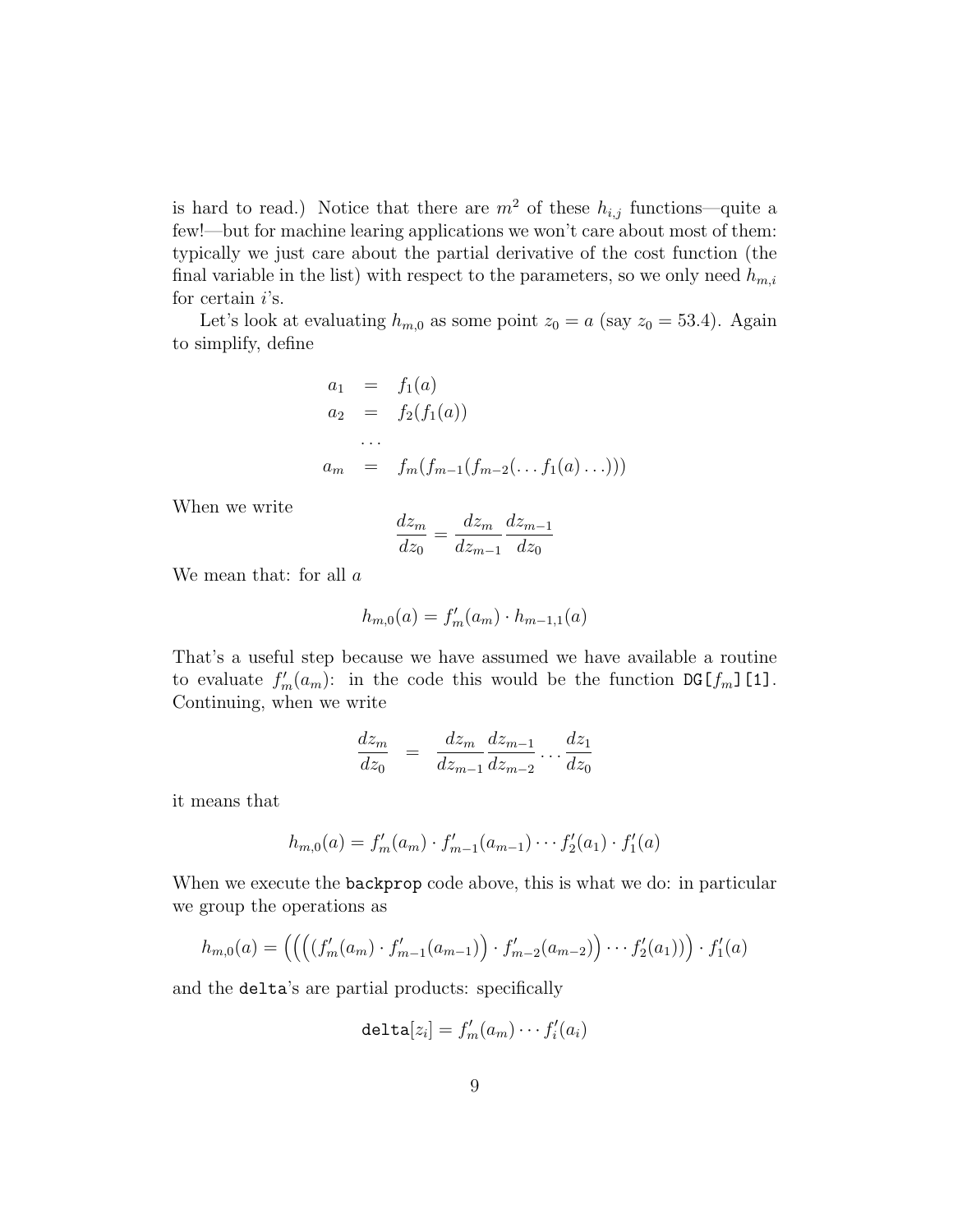#### 1.6 Constructing Wengert lists

Wengert lists are useful but tedious to program in. Usually they are constructed using some sort programming language extension. You will be provided a package, xman.py, to construct Wengert lists from Python expressions: xman is short for "expression manager". Here is an example of using xman:

```
from xman import *
...
class f(XManFunctions):
    @staticmethod
    def half(a):
         ...
class Triangle(XMan):
    h = f.input()w = f.\text{input}()area = f.half(h*w)...
xm = Triangle().setup()
print xm.operationSequence(xm.area)
```
In the definition of Triangle, the variables h, w, and area are called *registers*. Note that after creating an instance of a subclass of  $x$ man. XMan, you need to call setup(), which returns the newly-created instance. After the setup you can call the operationSequence method to construct a Wengert list, which will be encoded in Python as

```
[(21', 'mul', ['h', 'w')],('area', 'half', ['z1'])]
```
Internally this works as follows. There are two types of Python objects, called Registers and Operations. A Register corresponds to a variable, and an Operation corresponds to a function call.

The base XManFunctions class defines a method input() which creates a register object that is marked as an "input", meaning that it has no definition. (A similar method param() creates a register object that is marked as a "parameter", which like an input has no definition.) It also defines a few functions that correspond to operators, like mul and add. These return a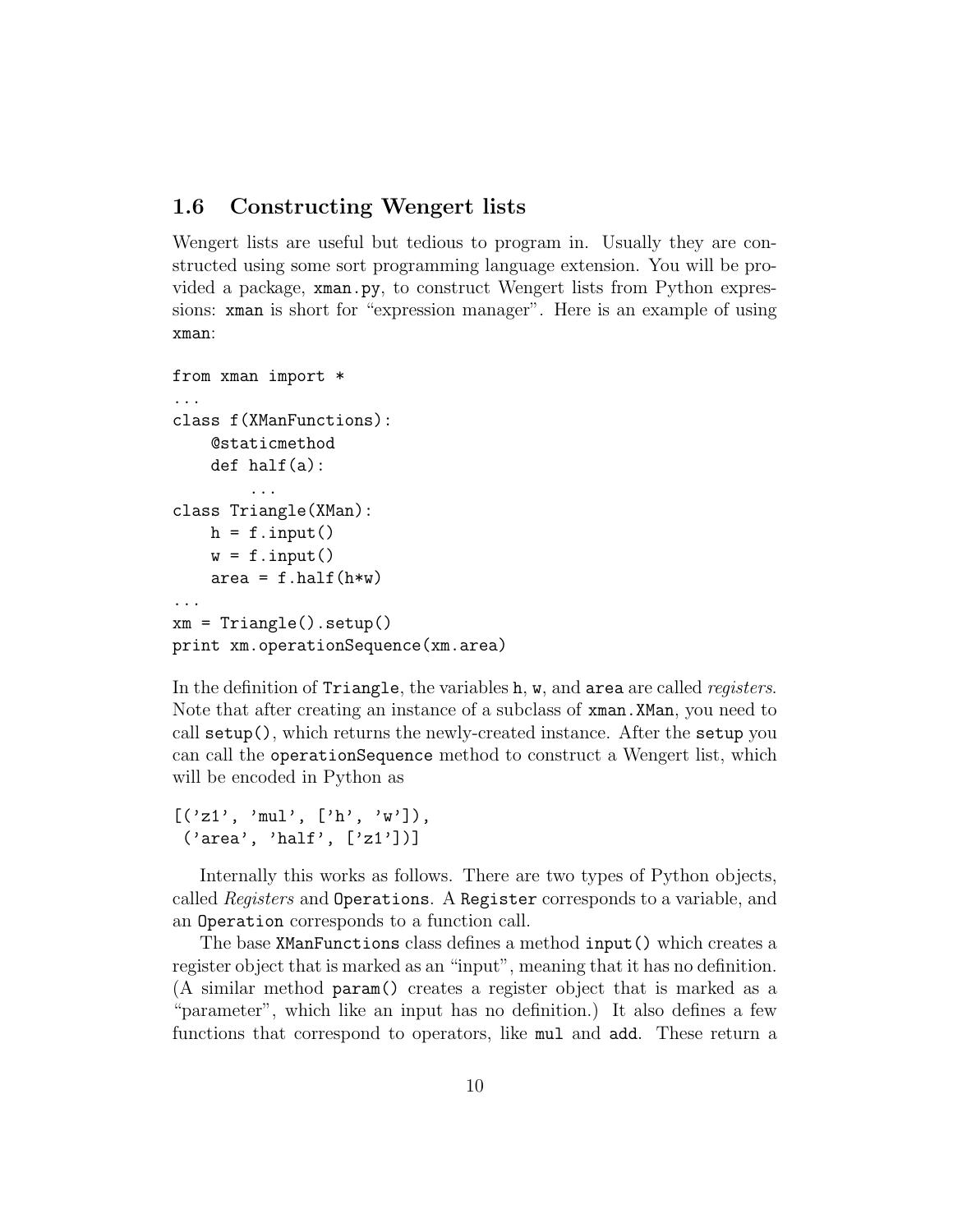```
"h"
name
role
          "input"
          "w"
name
          "input"
role
                                            [A1,A2]name
                                  args
role
          "opOut"
                                  fun
                                            "mul"
defAs
          01
                                            R3output
          "area"
                                            [A1]name
                                  args
                                            "half"
          "opOut"
                                  fun
role
defAs
          02
                                            R<sub>4</sub>output
```

```
class XManFunctions(object):
    @staticmethod
    def input(default=None):
        return Register(role='input',default=default)
    ...
    @staticmethod
    def mul(a,b):
        return XManFunctions.registerDefinedByOperator('mul',a,b)
    ...
    @staticmethod
    def registerDefinedByOperator(fun,*args):
        reg = Register(role='operationOutput')
        op = Operation(fun,*args)
        reg.definedAs = op
        op.outputReg = reg
        return reg
```
Figure 1: The Python data structures created by the Triangle class. Blue objects are Registers, and green ones are Operations. Arrows are pointers.